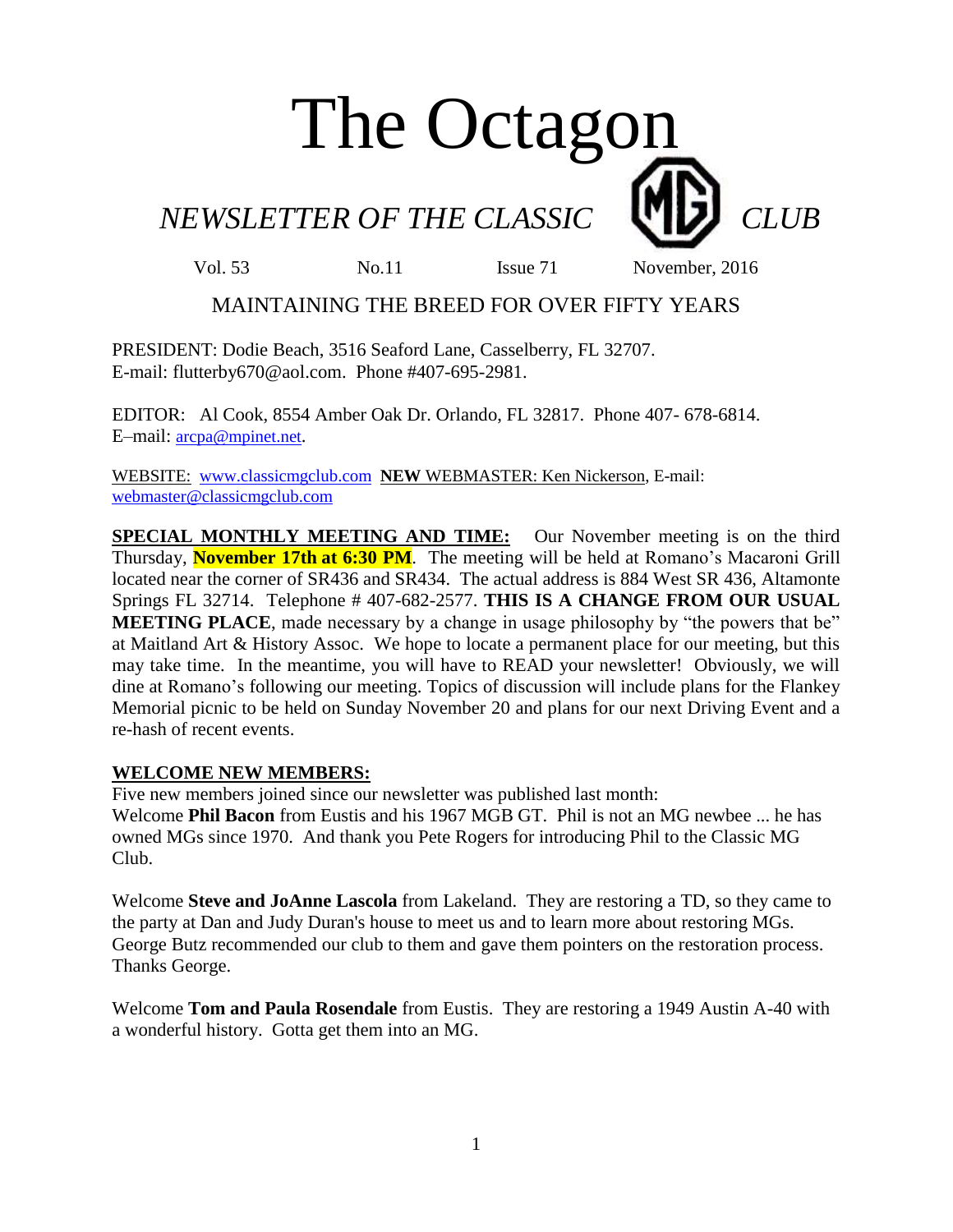Welcome **Matt Thomas** from Casselberry. Matt has a 1978 MGB pageant blue with autumn interior - nice combination. He contacted us via our website to ask about joining. Thanks for reaching out to us, Matt. You are now a full-fledged member.

Welcome **Cesar and Nancy Villarroel** from Tavares. They have a beautiful white 1951 TD MkII that you gotta see. Pete Rogers recommended the club to Cesar and Nancy.

**GOF '18 ORGANIZING COMMITTEE MEETING:** Lonnie Cook hosted 18-20 members of various committees at the Hilton in Altamonte Springs, on 10/15/16 where we toured the hotel, the venues for the various events and discussed the GOF in more concrete terms.

#### **CLASSIC MG CLUB NAME TAG**

John Camichos designed a terrific name tag that is an exact replica of the original club badge. Brushed metallic plastic with magnetic clasp. Cost about \$15.00. Order from:

> Acme Sign & Stamp 822 N Mills Ave Orlando, FL 32803 [\(407\) 898-5550](javascript:void(0))

## CLASSIC LUB PETE ROGERS

#### **LAKELAND OVERNIGHT TOUR**

 (Oct 29-30, 2016) *The trip to Lakeland was pretty darn near perfect!*

Our thanks to Dan and Judy Duran for hosting the ultimate MG party Saturday afternoon for fifty MG enthusiasts. We made the journey to their home and airplane hanger on two lane back roads in beautiful open-top driving weather. Afterwards we checked into the historic Terrace Hotel. Some of us enjoyed a movie under the stars at the 1940s Silver Moon Drive-in that night. Others dined near the hotel and strolled around Lake Mirror. We finished with a stop in Clermont for lunch on Lake Minneola on the way home Sunday.



#### **Eighteen Brit-cars!** Thirteen MGs and two Healeys drove from Orlando and Clermont. Two MGs joined us in Mulberry plus Dan's TF in his hanger.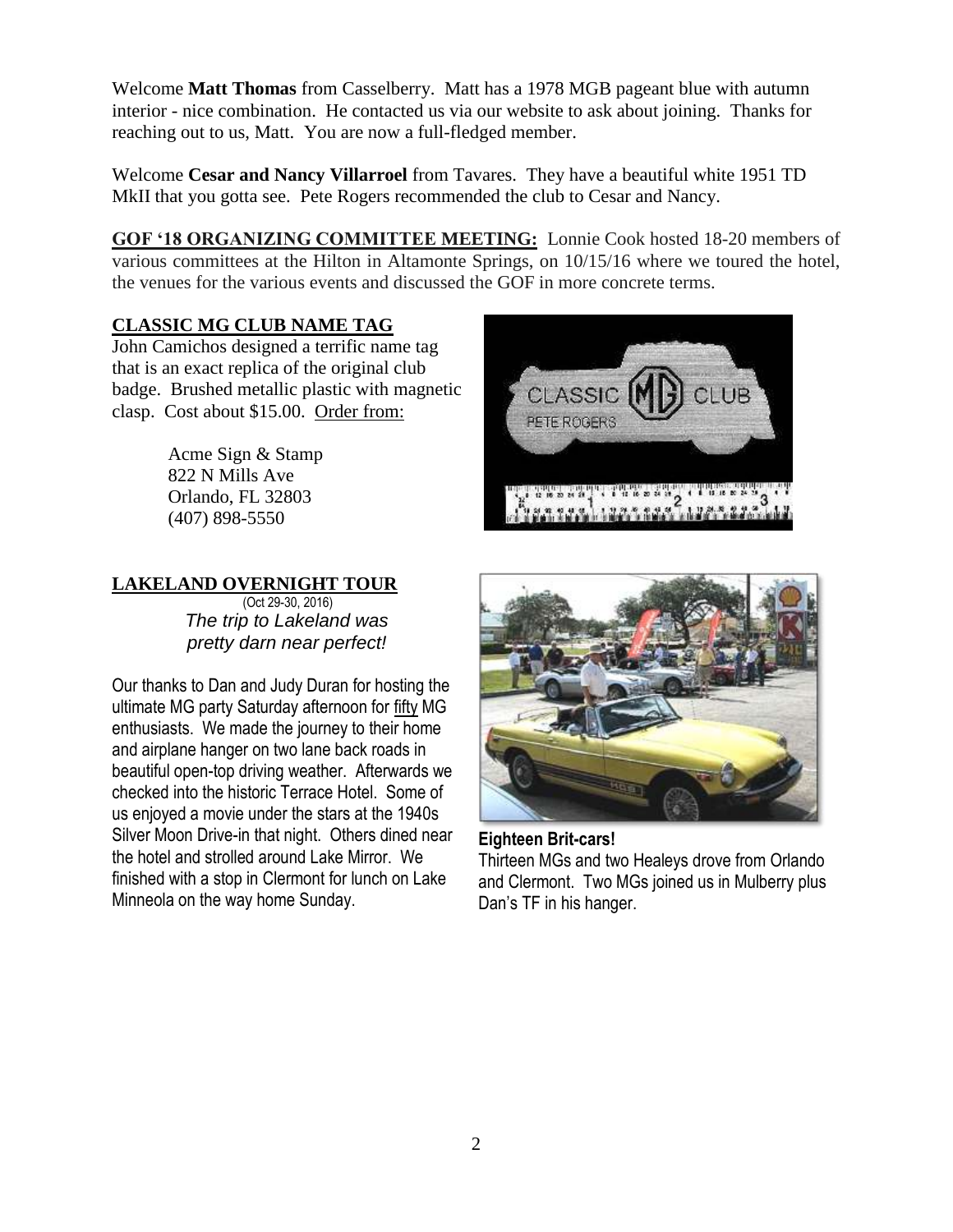

A lot of thumbs-up and horn tooting on the road. People flocked around the cars when we stopped.



Dan and Judy Duran went all out. Two airplanes and a 1924 Dodge Brothers touring car.



A country-western band was playing when we arrived.



Lookin' good, Voyce!



MGs all over the taxi-way and among the planes. A lot of tire-kickin' and car-talk.



Come 'n' get it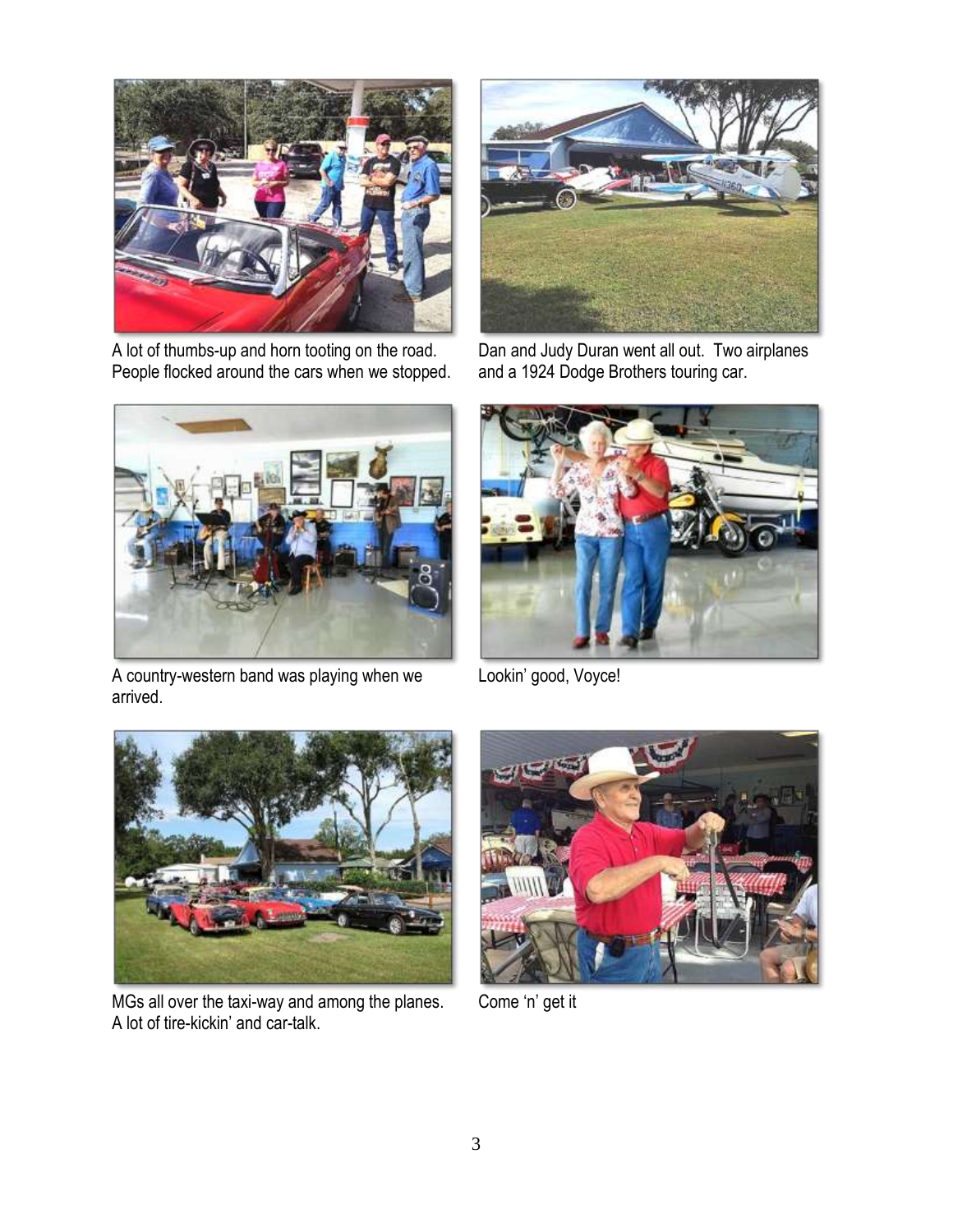



Save room for dessert! The Terrace Hotel reserved special parking for our cars and gave us a private room for breakfast and fellowship.

**FLANKEY MEMORIAL PICNIC:** On November 20, 2016, after a 4-year absence, we will return with the  $5<sup>th</sup>$  Annual Jim Flankey Memorial Picnic and Mini-Car Show at its original location: the Flankey Horse Farm located at 8098 Gillam Road, Apopka 32703. Directions: Turn East off Apopka-Vineland Rd. at Gilliam Rd, 1 mile North of the intersection of A-V and Clarcona-Ocoee Rd. Camille said to tell you to watch out for the Lions!!?? We will return to the original old-fashioned picnic menu, with the Club picking up the chicken and nonalcoholic drinks. We would ask you to bring your favorite side dishes (food too). It will be BYOC with C standing for folding Chairs. We ask that you telephone Camille to let her know that you are coming and so that we can avoid having too many 3-bean pickled salads. Her telephone #s are 407-886-3347 (home) or 407-247-2447 (cell). Festivities start around noon.

#### **FUTURE EVENTS OF NOTE:**

**December's Christmas party will be December 10th** at

Sherry and Pete Roger's house.

31104 Fairvista Dr

Tavares Fl 32726

2:00-3:30 PM Tire Kicking and fellowship 3:30 PM Gift exchange for those who wish to participate 5:00 PM Dinner served

6:30 PM a Tour of lights in Mt Dora

There is ample room for parking. Please park at an angle on either side of the driveway in the grass. This allows everyone to leave when they desire without someone have to move a vechile.

#### **RSVP to Pete or Sherry at 352-343-1855 with how may will attend and what you will bring BY DECEMBER 01st PLEASE**

The Orlando Tour of lights will be the following Thursday (12/15/16) in lieu of a meeting. The current plan is to meet for the Tour at the home of Kathy and Al Cook for some lite refreshment and to conclude at a restaurant to be determined. More details to follow.